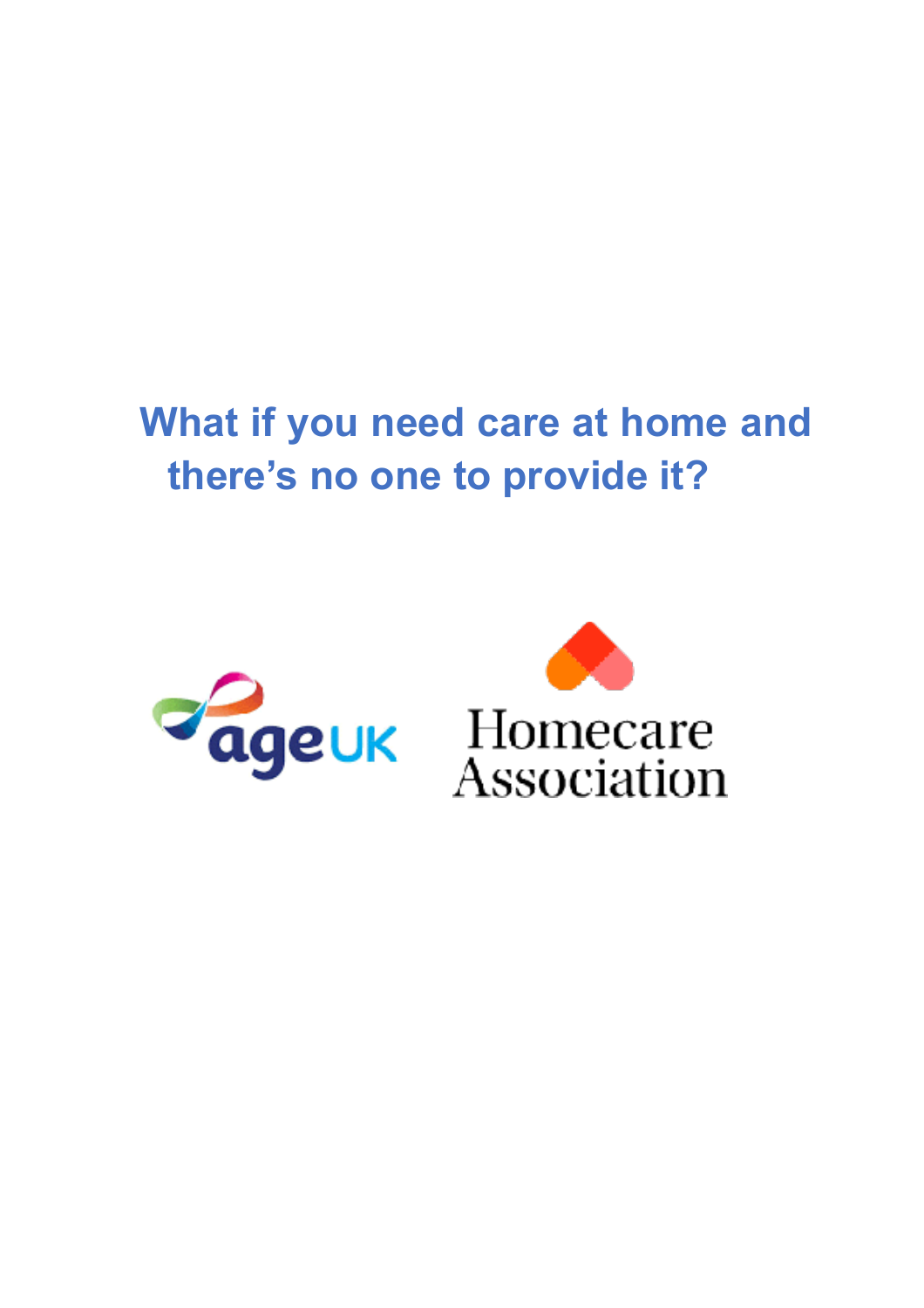#### **Introduction**

Our social care system was already struggling with serious workforce issues, but over the last 18 months it has been ravaged and further undermined by the pandemic. Stories from the front line shine a light on the worsening situation within homecare where staffing issues are threatening the ability of some services to keep running, with disastrous consequences for older people, their families, and the NHS.

<span id="page-1-0"></span>Over the last few months, members of Homecare Association (formerly United Kingdom Homecare Association, UKHCA) and other social care providers have expressed growing alarm and concern about inadequate workforce capacity to meet the demand for home-based support and care<sup>1</sup>[.](#page-8-0) In tandem, Age UK has continued to hear from concerned older people and their loved ones about the system's inability to fully meet their needs and the terribly difficult situations this can leave them in.

This short report seeks to highlight the experiences from providers on the front line who are being forced to pull out the stops to find and keep hold of staff to make sure they can provide care, and the impact that a dwindling homecare workforce is having on older people, their carers and loved ones. It considers some of the key reasons why homecare providers are struggling more than ever before and calls on the Government to act decisively and quickly to address these issues.

#### **1. What is homecare and why is it important?**

Homecare, or 'domiciliary care' as it's sometimes called, is the term for care and support services provided to older and disabled people in their own homes, usually by care workers employed by a homecare agency. It is a lifeline for hundreds of thousands of older people, who rely on these services to keep living a full life at home, for as long as possible. Professional carers can visit anywhere from once a day up to 7 or 8 times in exceptional cases, in order to help people with vital everyday activities such as getting out of bed, washing and dressing, eating and drinking, using the toilet and managing medication. The work of paid carers typically supplements the unpaid caring contributed by loved ones and enable informal carers to rest, take a break from caring or carry out other important tasks such as going to work. However, for some older people their care workers are the only people they routinely see and there is no one else to help them.

<span id="page-1-1"></span>By the age of 85, one in three people live with some level of need for care and support and more than 60% have a diagnosed long-term condition<sup>[2](#page-8-1)</sup>. In 2019/20, more than a million older people requested help from their local authority for social care support and many more will have paid for care themselves or needed social care at home to support them upon discharge from hospital. Homecare is a vital element of the support older people need, and as we grapple with the long-term consequences of the pandemic on people's health and independence the importance of homecare is perhaps more critical than ever before.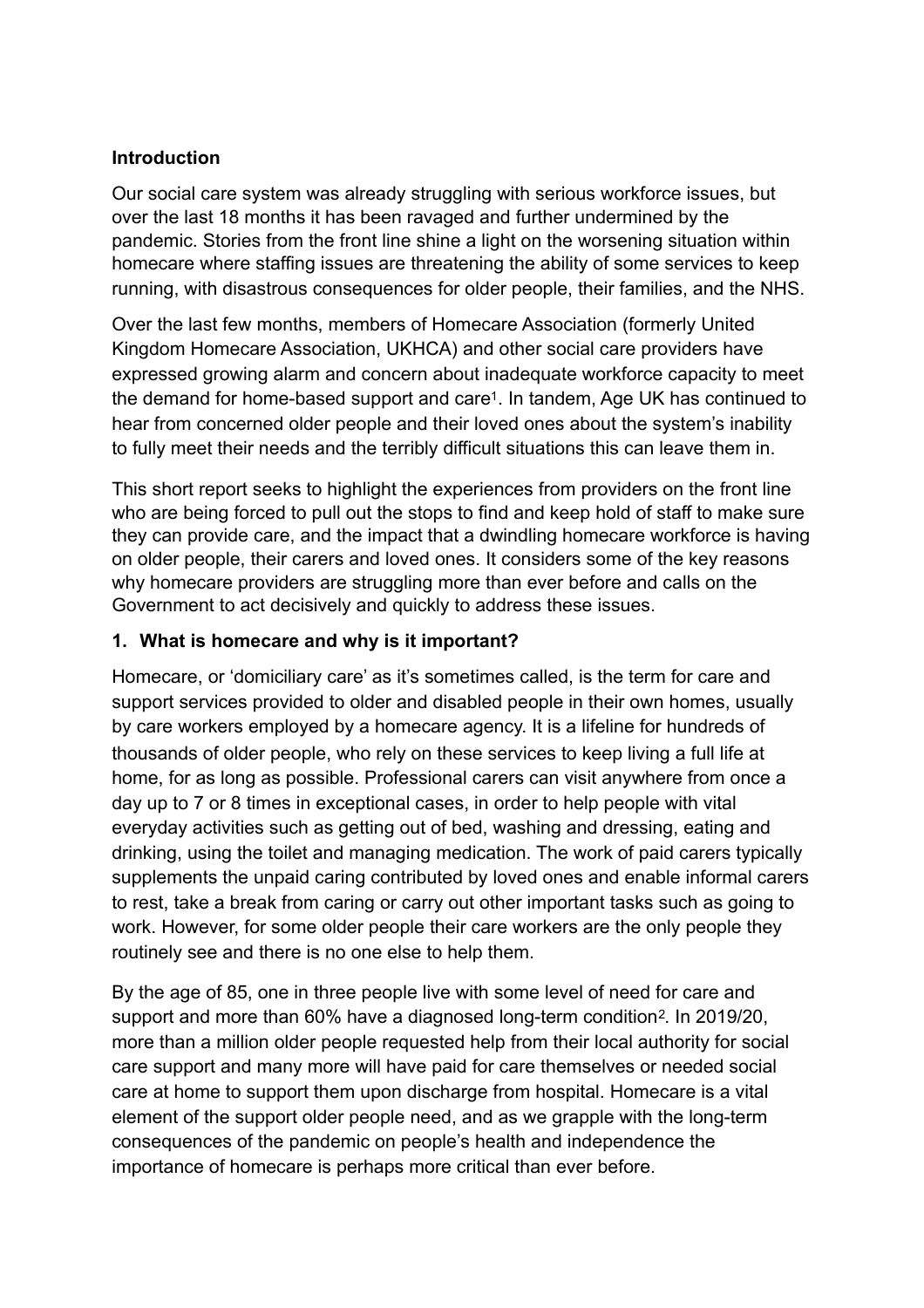<span id="page-2-0"></span>Recent research from Age UK shows that older people's physical and mental health has deteriorated considerably in the last 18 months, and for many it is likely that this change will be irreversible<sup>[3](#page-8-2)</sup>. Concurrently, many older people and their families stood down services and support during the pandemic and have been coping with their ongoing health and care needs alone. Many have chosen to keep going for as long as they can at home with informal care arrangements rather than risk catching Covid-19 from visiting carers or in a care home.

<span id="page-2-1"></span>Emerging evidence suggests that people's preferences for social care are changing and that the pandemic has caused something of a crisis in confidence in care homes. A survey, commissioned from YouGov by the Homecare Association, shows that these preferences are particularly driven by choice and lifestyle, for example being able to see loved ones<sup>[4](#page-9-0)</sup>. Nearly 30% of people aged  $65+$  are now much less likely to seek residential care for themselves than they were before the pandemic<sup>[5](#page-9-1)</sup>. This has only contributed further to the growing demand for care at home, which is already outstripping supply.

<span id="page-2-3"></span><span id="page-2-2"></span>There is acute concern about how this growing need will be met in the short and the long term, especially since it could already be really difficult to secure homecare even before the pandemic. In some parts of the country we had begun to see what Age UK terms 'Care Deserts' where regardless of your ability to pay people were unable to get homecare<sup>6</sup>[.](#page-9-2) This was most often due to the lack of available staff. Isolated rural areas were highly vulnerable to this because there are fewer people living nearby to provide care and it isn't worthwhile financially for them to travel a long way to do so.

#### **2. Why are the workforce issues so bad now?**

Some homecare providers say they have never experienced such difficulty in recruiting and retaining staff, and fear for the well-being and safety of older and disabled people as they experience a deepening workforce crisis. In a recent survey of UKHCA members in August 2021, 95% of providers said that recruitment is harder now than before the pandemic and 78% said it is the hardest it has ever been, a worsening position since a previous survey of homecare providers in July 2021<sup>7</sup>[.](#page-9-3)

<span id="page-2-6"></span><span id="page-2-5"></span><span id="page-2-4"></span>All the evidence is that these workforce issues continue to deepen despite the Government's social care recruitment campaign in 2020. In addition, even though many people have faced insecure employment in the wake of the pandemic, the furlough scheme is coming to an end, and emerging evidence that the general public are more open than ever before to working in the sector[8,](#page-9-4) workforce numbers continue to fall. Skills for Care monthly tracking data show a steady increase in vacancies in domiciliary care<sup>[9](#page-9-5)</sup>.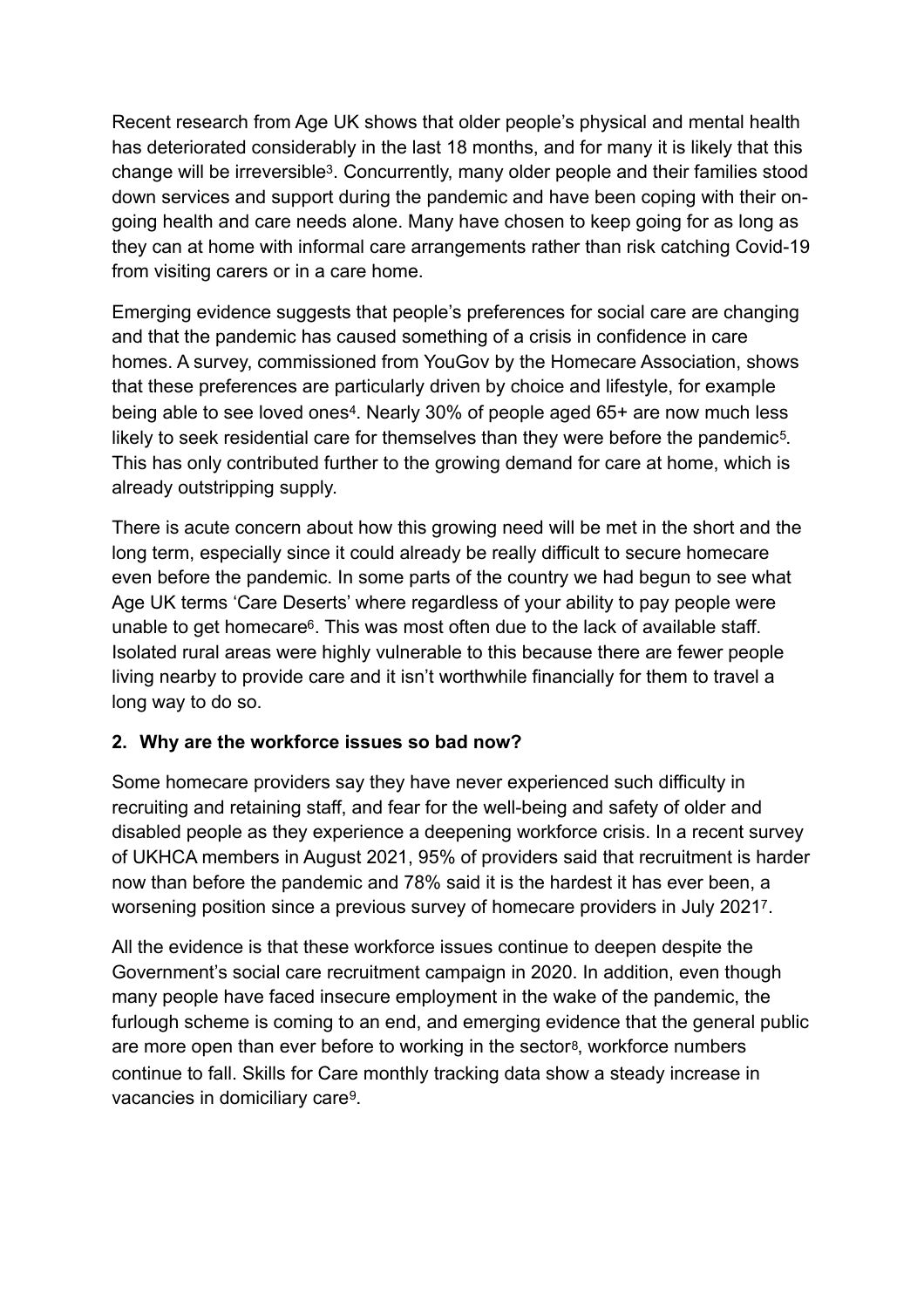<span id="page-3-0"></span>Providers are reporting that they are seeing workers leave the sector at a higher rate than usual and that some services are closing as a result<sup>[10](#page-9-6)</sup>. Questions are arising about our ability to maintain safe services across the country, as we head into winter.

### **Low pay & poor terms and conditions**

<span id="page-3-4"></span><span id="page-3-3"></span><span id="page-3-2"></span><span id="page-3-1"></span>Despite the vital nature of their role and the dedication and commitment required, care workers are very poorly paid. In fact, 90% of care workers are paid less than the real living wage<sup>[11](#page-9-7)</sup> and the median hourly rate of pay for a care worker in 2019/20 was just £8.5[012,](#page-9-8) below average pay rates in competing sectors such as retail and hospitality<sup>[13](#page-9-9)</sup>. Due to the nature of homecare work, in practice pay can fall below the level of the national minimum wage<sup>[14](#page-9-10)</sup>. This is because workers are often unpaid for aspects of their role such as travel time between clients, training, maintenance of uniform and low pay for overnight 'sleep in' work. In addition, social care lacks a pay structure which rewards experience, with workers who have 5 years under their belt paid just 12p an hour than those who are entirely new.

<span id="page-3-5"></span>Alongside poor pay, many care workers are on zero-hours contracts. The social care sector has the highest prevalence of zero-hours contracts compared to other care intensive jobs such as nursing<sup>15</sup>[.](#page-9-11) The majority of care workers on zero hours contracts work in homecare, where nearly half the workforce is employed in this  $way<sup>16</sup>$  $way<sup>16</sup>$  $way<sup>16</sup>$ .

<span id="page-3-6"></span>While these types of contracts are essential to delivering care work in an environment that demands flexibility to cover staff absences and manage peak demand, workers who are already low paid can find themselves without a secure regular income, or guaranteed hours<sup>17</sup>. The terms and conditions on offer in social care certainly typically fall far short of those in the NHS for people carrying out quite similar roles. Research conducted by Kornferry Hay on behalf of Community Integrated Care, estimated that many social care workers would be paid up to 39% more – an additional  $£7,000 - if$  they worked in equivalent roles in other public funded sectors[18.](#page-9-13)

<span id="page-3-8"></span><span id="page-3-7"></span>Care employers have limited scope or capacity to improve pay, especially if they want to compete locally and provide services commissioned by the local authority which are vital sources of income. After more than a decade of underfunding, local authorities have had to manage significant budget shortfalls by reducing the payments they make to care providers. In fact, Homecare Association data shows that only one in seven councils were paying at least the UKHCA Minimum Price for Homecare per hour<sup>[19](#page-9-14)</sup>. This has left providers seriously exposed and in a precarious financial situation. This is perhaps the biggest risk to improving the ongoing recruitment and retention issues faced by the sector. Recent findings from the ADASS Survey suggest that this is recognised by Directors of Adult Social Services too, where an increase in salary for care workers is acknowledged as the most important factor in aiding recruitment and retention<sup>[20](#page-9-15)</sup>.

#### <span id="page-3-9"></span>**Lack of prestige**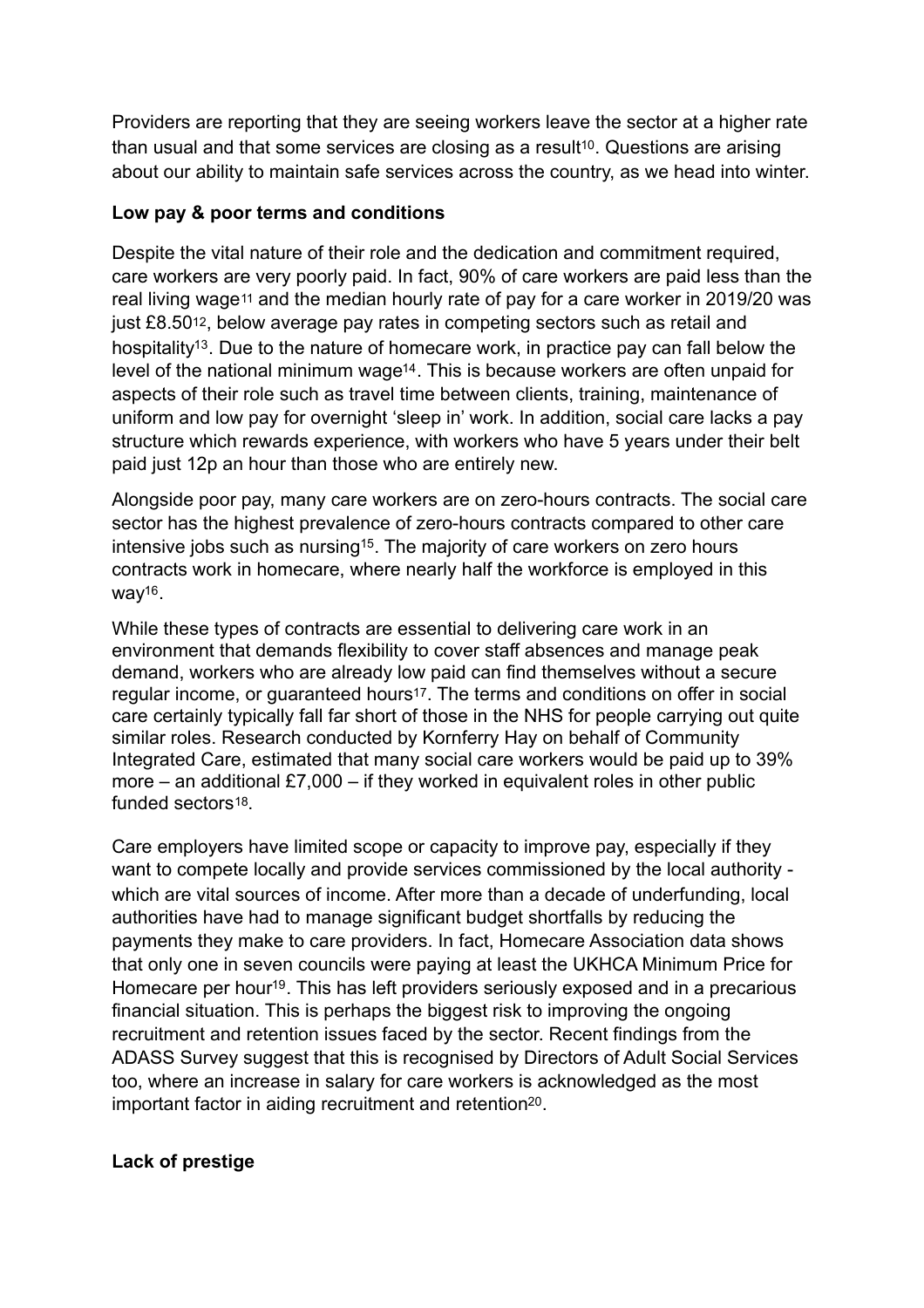It is well understood that social care lacks the status and prestige of many other care intensive careers within the NHS. In a recent National Audit Office report, local authorities, providers and Skills for Care all reported this to be a significant barrier to recruitment. This was often because people viewed providing personal care as unpleasant and demanding, compared to other occupations of equivalent or slightly higher pay<sup>21</sup>[.](#page-9-16) It certainly carries higher risk. We know that many care workers see their job as a vocation that is personally rewarding, yet even they sometimes report feeling under-appreciated, sapping their commitment as a result.

<span id="page-4-0"></span>During the course of the pandemic this was further intensified by the fact that care workers were not always acknowledged as key workers. Despite the dedication and commitment they showed during a time of national crisis, their counterparts in the NHS remained the focus of attention and gratitude among most senior politicians and decision makers.

#### **Better prospects elsewhere**

Although social care is a high value, highly skilled occupation, the poor terms and conditions prevalent across the market mean providers operate in direct competition with less skilled employment. Providers often find themselves squeezed between sectors such as retail on the one hand – generally offering similar or better terms and conditions for less high-risk roles – and local NHS services grappling with their own workforce challenges on the other – also offering better pay and prospects. The majority of UK supermarkets pay more than the average hourly rate for care work as also do jobs in sales, retail and cleaning<sup>[22](#page-9-17)</sup>. The NHS not only offers higher pay for equivalent jobs but also secure terms and conditions and improved opportunities for career progression.

<span id="page-4-1"></span>The lure of better jobs elsewhere is not a new phenomenon for care providers to have to deal with, but it is clear that this is a particular problem at the moment and the main driver of the intensifying workforce crisis in social care, coupled with shortages in the labour market more widely. Employers in other sectors, who are themselves dealing with their own workforce problems, are responding with additional incentives, including sometimes better pay, to attract potential workers into roles. The precarious finances of the social care sector, which has been underfunded now for more than a decade, mean that in contrast, homecare providers lack the flexibility to compete in this way. For example, Amazon, which is short of warehouse staff, has just offered a £1000 signing on bonus.

#### **Burn out from the pandemic**

The homecare workforce is at breaking point and providers are reporting that this is forcing some care workers to leave the sector. The last 18 months working on the front line, in a sector that was already dealing with high workforce vacancies, has been extremely challenging. Care workers have been asked to step up and deliver care in stressful and sometimes deeply distressing situations, putting themselves and their loved ones at risk. The high levels of staff sickness due to Covid-19 or selfisolation made a bad situation even worse for those care workers who were still able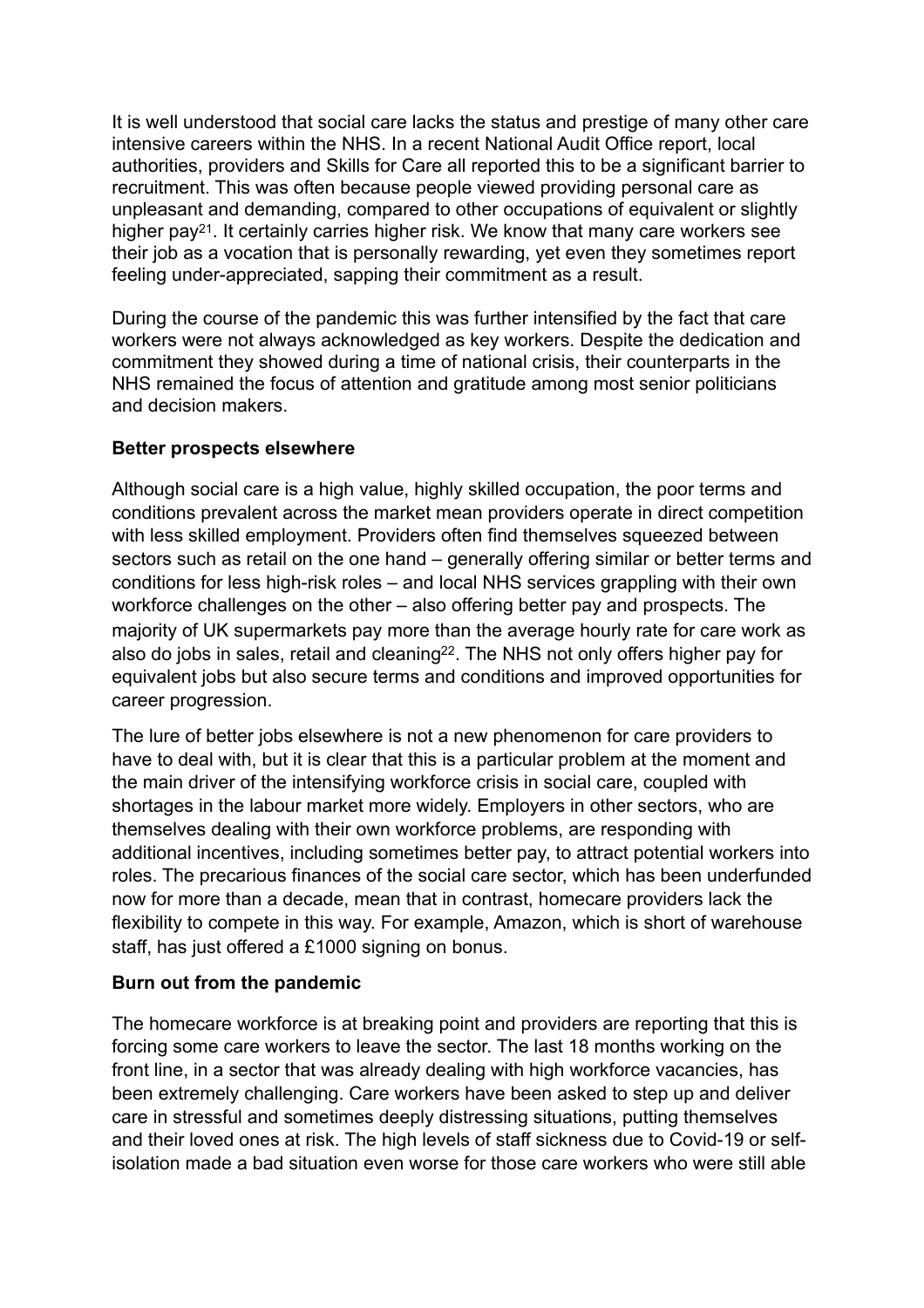to work. Many told us that they felt under huge pressure to try and keep those they look after safe, risking their own physical and mental wellbeing in the process. Tragically, many have also had to watch the people they care for and about die from Covid-19 and occasionally their colleagues too. All in return for the minimum wage.

Even prior to the pandemic, many care workers were being asked to deliver more care than was feasibly possible as providers tried desperately to meet growing demand. A survey by Unison of homecare workers suggested the majority feel they do not have enough time to do their job, and that many feel they are unable to meet all the needs of the person they care for. One in three workers suggested they often don't have enough time to provide personal care and that it's a challenge to find the time to prepare a meal or help with washing and toileting<sup>[23](#page-9-18)</sup>.

<span id="page-5-0"></span>The current workforce shortages that the sector is experiencing is only further intensifying this situation and for some care workers the pressure or burn out they are experiencing is too much to keep going.

#### **Brexit and migration policies**

Since the new UK migration system was introduced, providers have reported a significant reduction in the number of care workers they have been able to retain. Dedicated and experienced care workers have been lost after choosing not to apply for settled status or deciding to leave the UK during the pandemic and, in the midst of the workforce crisis currently being experienced, this has been a significant blow to the sector.

As the policy does not include social care work on the 'Shortage Occupation List' the only route for providers to employ care workers from outside of the UK is if those roles have a salary of over £25,600 per annum and require A-level equivalent or above. In a sector where nearly 90% of workers were paid below the 'real' living wage and limited qualifications are needed the ability to recruit care workers via this route is virtually non-existent. Costs of bringing careworkers in from abroad are also prohibitive in a sector where fee rates paid by many councils are inadequate to cover costs.

The introduction of this policy has had serious consequences for providers who have previously been quite reliant on overseas staff. It has limited the pool of workers they can recruit from to people resident in the UK, against a context in which we know care work is viewed as low status and unattractive. In 2019/20 18% of homecare workers were non-British nationals and were vital to maintaining service provision. In some parts of the country such as London, non-British nationals made up over nearly 40% of the social care workforce.

#### **3. Experiences from the front line**

# *A letter from a UKHCA member on their recruitment concerns (unpublished)*

*Just a bit of info on our current situation - recruitment.*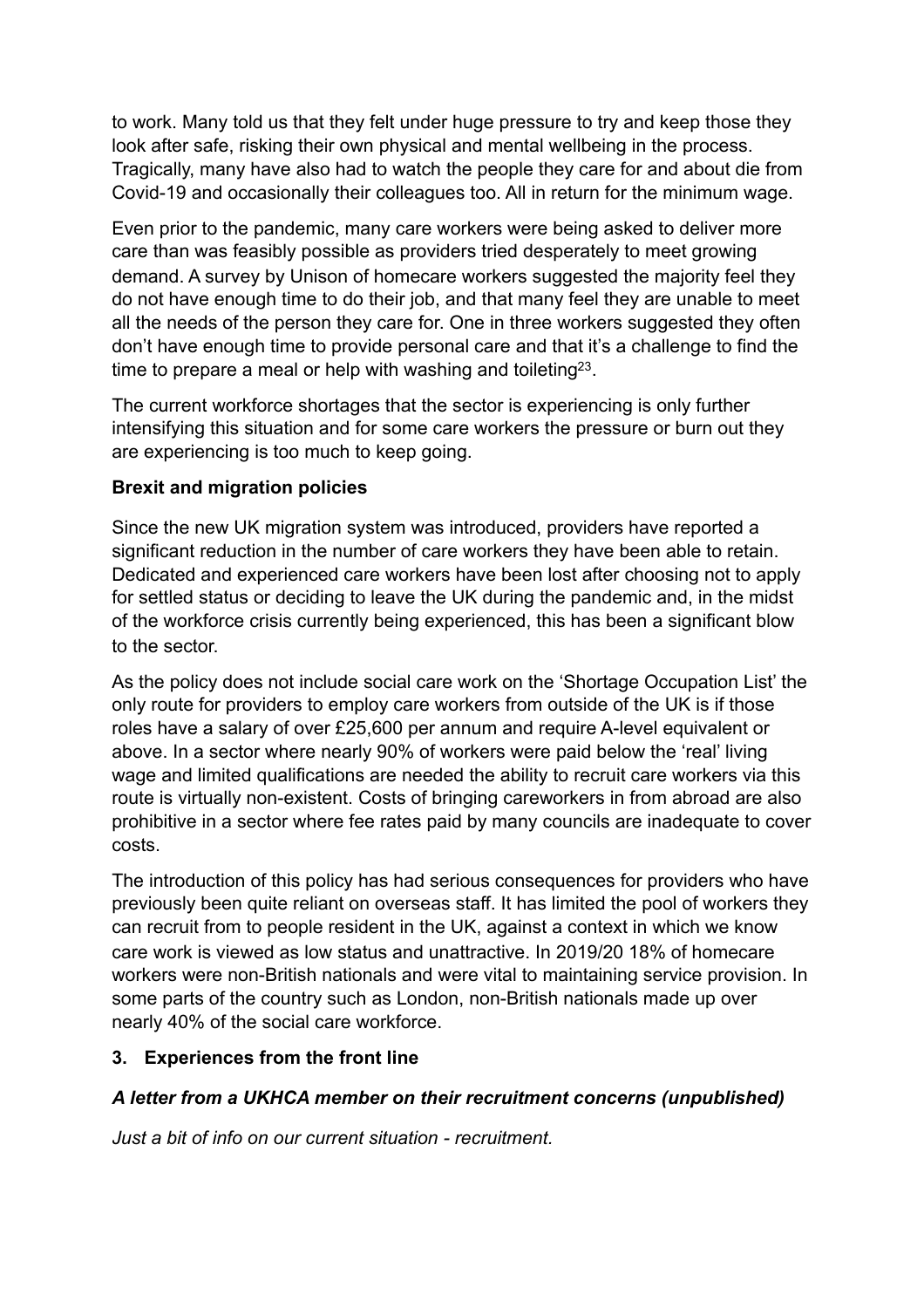*We are having to speak to our legals about suspending granting requests for annual leave at least till the end of October, to reduce the risk of failing to provide continuity of services. We do not have the space to allow carers off for weeks at a time. If anyone goes sick.............well!* 

*Earlier this month with 24 hours to go I had to abandon my weeks annual leave. It now looks like I will have to cancel ..*another*.. two weeks. I cannot possibly ask staff to make sacrifices if I swan off on holiday.* 

*Over the last three weeks we have had to refuse all new referrals as we cannot take on new work. These included terminal cases and hospital discharges, people we could not help. Had we been able to take on the new work we would have doubled in size.'* 

## *An excerpt from a UKHCA member's letter to their MP on their recruitment concerns*

*I have been approached and am currently working in two other counties providing emergency workforce cover as there are insufficient workers to cope with the provision required. I have received letters from other counties we work with, asking what capacity we may have in our services to support care in the community as they are struggling with insufficient carers to manage the demand.* 

*I have one county that has approached me as they have lost their EU workforce, hospitality is unable to open (due to no workers) and any hospitality that can open is offering large bonuses to work in the sector. This has denuded the care sector and they are at least - their words not mine- over 100 carers short in the community care provision with no capacity in any of their Care Homes which are also struggling. They have phoned today to state they need to relocate 60 residents from a care home as there are insufficient staff to cover the work. This will require 60 ambulance trips to take the residents from the home to the local Hospital- this at a time when the NHS is only just managing to control capacity and numbers and we are moving out of lockdown potentially on Monday?* 

#### *A quote from Vic Rayner's blog on the care workforce*

 *"We let this moment pass at our peril. Early indications from members show that the trend for exiting social care is higher than normal, that some services have to close or be reorganised as a result of these shortages, and that we have a workforce that is stressed, burnt out and looking for the door. We simply cannot sit back and allow this to happen because people rely on having the care and support they need when they need it.["24](#page-9-19)*

#### <span id="page-6-0"></span>**4. Experiences of older people and their loved ones**

#### *A story from Sharon, whose mum Jean needs care and support at home to help her remain independent.*

*"My mum, Jean lives in the centre of London. She's lived there all her life, she's lived in the same house since she was two. Mum is 89 years old and she's lost her*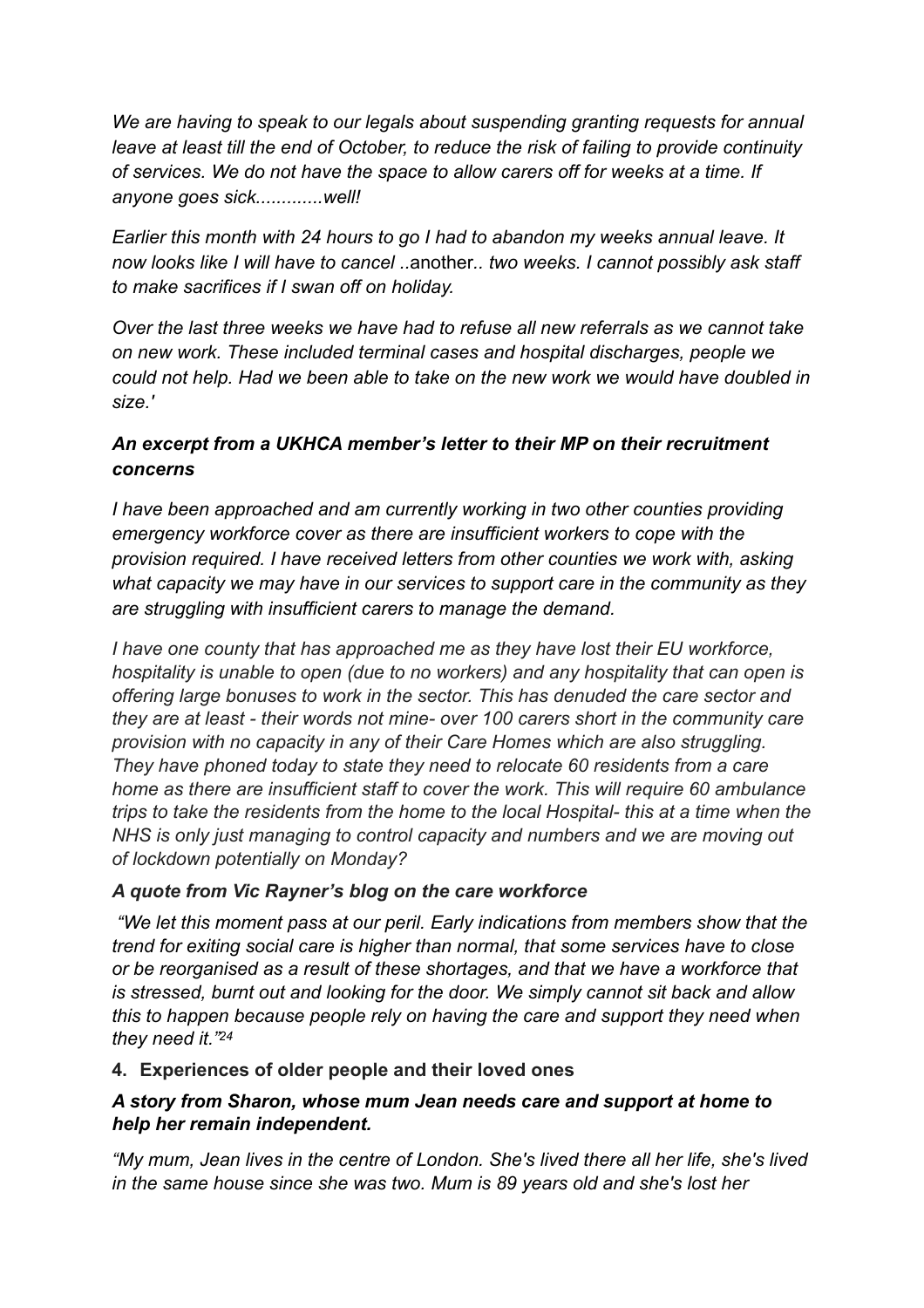*mobility now. She has carers who come in four times a day, and carers have been coming in and helping her for about five years. In the last six months she has gone quite downhill, I don't think the pandemic helped. She's lost all her confidence. It started with a couple of small falls, but a recent fall where she fell off the toilet made her really scared."* 

*It's hard because the carers don't get paid a lot of money and there's good and not so good carers. For the last 15 months or so mum was used to the same people, but all of a sudden she's had all new carers, and they're not the same. It's awful to see the change and the stress in mum. It's very hard for us to keep track of who's coming, and some of the new carers aren't very experienced.* 

*We've had to take things into our own hands and pull out all the stops, because the care company's hands are tied – they've only got a limited amount of carers who want to do certain slots.* 

#### **5. The action required and how the Government's social care proposals match up**

The problems facing the care workforce are not new but there is widespread agreement among those in the field that over the last few months they have got very significantly worse. They are impacting on care homes and homecare alike, but with some demand at least temporarily switching towards homecare, as a result of the pandemic, this area of provision is arguably under even greater pressure now.

On September 7<sup>th</sup> the Prime Minister announced his plan to reform and refinance social care. The establishment of a cap on catastrophic care costs is the centrepiece, to come into force in October 2023. Some other provisions were also announced, including an extra £500 million to strengthen the social care workforce. So far it seems that the Government's intention is to invest this entirely into more training and qualifications for care workers, as well as supporting careworker wellbeing.

Welcome though this is, it doesn't do anything to improve the pay of care staff, and nor does the establishment of a cap. We understand that Government officials hope that if care staff are better trained then their employers, predominantly private companies, will want and be able to pay them more. However, there is no reason to suppose this will happen if fee rates paid by councils do not increase sufficiently to cover an increase in wage costs, and any other increase in costs due to policy changes, for example the increase in both employer and employee National Insurance Contributions and enhance PPE requirements. Arguably it is unlikely, unless and until the overall finances within social care become rosier, that terms and conditions will improve. This in turn will depend in large part on the outcomes of the Spending Review at the end of October 2021 and whether the Chancellor decides to give local councils a generous funding package for the next three years. Again, there is no guarantee that he will do this and the wording of the Government document accompanying the Prime Minister's announcement seemed designed to lower expectations in this respect.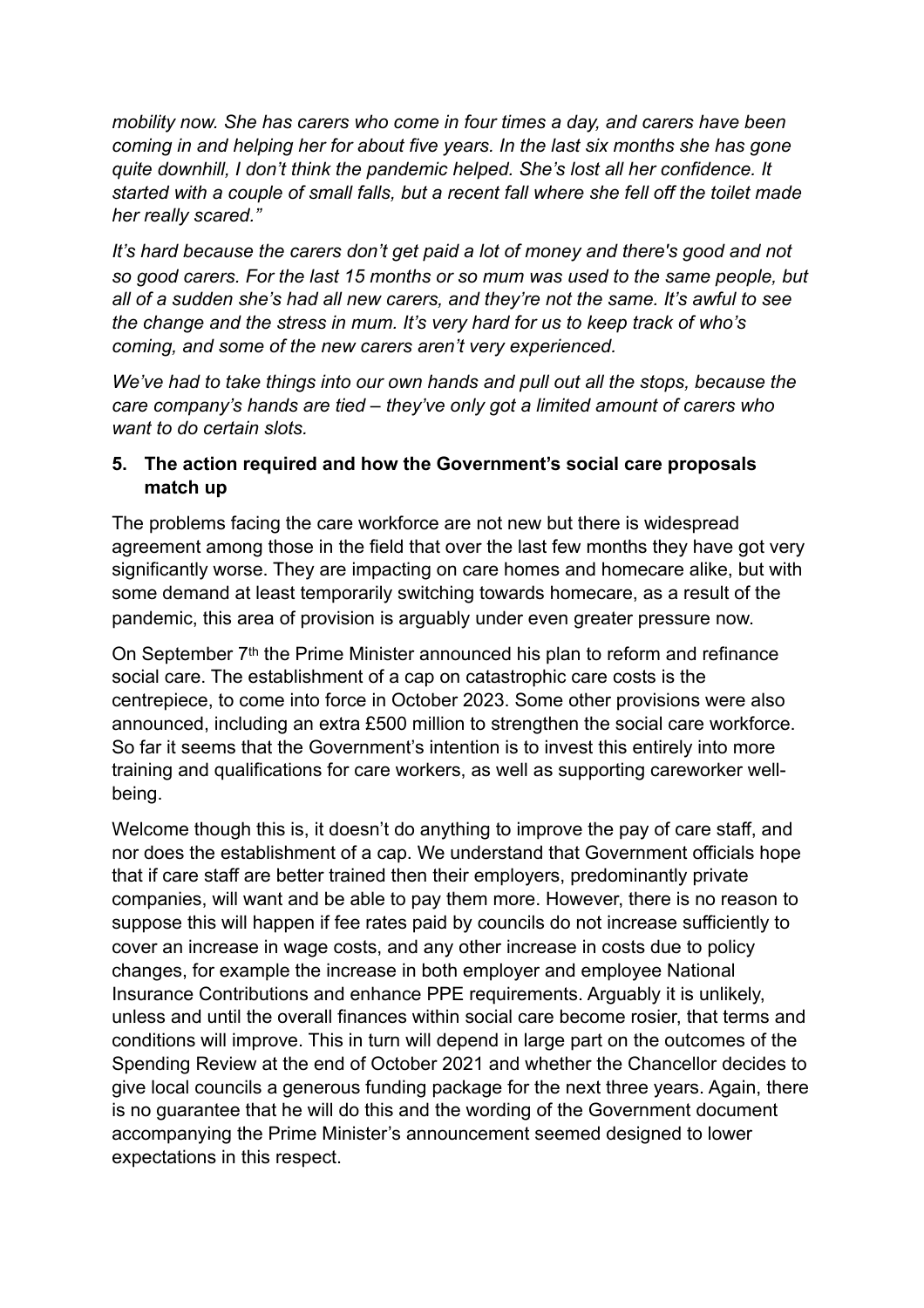Meanwhile, it is notable that unlike their counterparts in the other UK nations, care workers in England are not being given a bonus to thank them for their fantastic work during the pandemic – another slap in the face many will feel.

There is a great deal to do to stabilise and rebuild the social care workforce. There is a need for more training, higher standards, and a proper career structure – all means of helping to professionalise and raise the status of this under-appreciated group, the overwhelming majority of whom of course are women – surely not a coincidence. At Age UK we believe that a register of care workers who are employed in regulated settings has a part to play too.

However, the most pressing need at the moment is to make care roles more competitive financially vis a vis those in other sectors which tend to vie for the same people: retail, hospitality and the NHS. Nothing in the Government's social care proposals even tries to do this. It may be that some policymakers are hoping that the ending of furlough and unemployment boosted by the pandemic will encourage more UK citizens to give care work a go. This seems very optimistic and meanwhile the care workforce continues to haemorrhage staff.

We cannot go on like this. Unless the flood out of care work stops or sharply reduces further Government action to support the care workforce seems unavoidable. The NHS's Discharge to Assess policy is already proving less effective than it did a year ago because of problems sourcing homecare, these in turn being the result in most instances of insufficient staff.

<span id="page-8-3"></span>On top of this, the government may choose to implement vaccination as a condition of deployment in homecare, following its consultation ending on 22 October 2021. As of August 2021, an average of 81% of homecare workers have received the first dose of the COVID-19 vaccine and almost 70% the second dose. The averages, however, mask substantial variation – for example in London that number falls to 73%<sup>25</sup>[.](#page-9-20) The homecare sector thus risks losing a further 20% of the workforce if vaccine uptake does not increase substantially, however the impact will not be evenly spread with some areas at risk of losing substantially more that others. If this were to happen, who would care for older and disabled people in their own homes? Too often a lack of care leads to a crisis, and a crisis leads to hospital. A lack of available home care then impedes timely safe discharge.

With Winter on the way and the stresses on the NHS certain to intensify the Government would be well advised to seize the opportunity the Spending Review provides to incentivise care workers to stay in their jobs – before it's too late.

<span id="page-8-0"></span><https://www.homecareassociation.org.uk/resource/homecare-workforce-shortages-continue.html> [1](#page-1-0)

<span id="page-8-1"></span>[2](#page-1-1) [https://www.ageuk.org.uk/globalassets/age-uk/documents/reports-and-publications/reports](https://www.ageuk.org.uk/globalassets/age-uk/documents/reports-and-publications/reports-and-briefings/health--wellbeing/age_uk_briefing_state_of_health_and_care_of_older_people_july2019.pdf)[and-briefings/health--wellbeing/](https://www.ageuk.org.uk/globalassets/age-uk/documents/reports-and-publications/reports-and-briefings/health--wellbeing/age_uk_briefing_state_of_health_and_care_of_older_people_july2019.pdf) [age\\_uk\\_briefing\\_state\\_of\\_health\\_and\\_care\\_of\\_older\\_people\\_july2019.pdf](https://www.ageuk.org.uk/globalassets/age-uk/documents/reports-and-publications/reports-and-briefings/health--wellbeing/age_uk_briefing_state_of_health_and_care_of_older_people_july2019.pdf)

<span id="page-8-2"></span>[3](#page-2-0) [https://www.ageuk.org.uk/globalassets/age-uk/documents/reports-and-publications/reports](https://www.ageuk.org.uk/globalassets/age-uk/documents/reports-and-publications/reports-and-briefings/health--wellbeing/coronavirus/impact-of-covid-19-on-older-peoples-health_one-year-on.pdf)[and-briefings/health--wellbeing/coronavirus/impact-of-covid-19-on-older-peoples-health\\_one-year](https://www.ageuk.org.uk/globalassets/age-uk/documents/reports-and-publications/reports-and-briefings/health--wellbeing/coronavirus/impact-of-covid-19-on-older-peoples-health_one-year-on.pdf)[on.pdf](https://www.ageuk.org.uk/globalassets/age-uk/documents/reports-and-publications/reports-and-briefings/health--wellbeing/coronavirus/impact-of-covid-19-on-older-peoples-health_one-year-on.pdf)